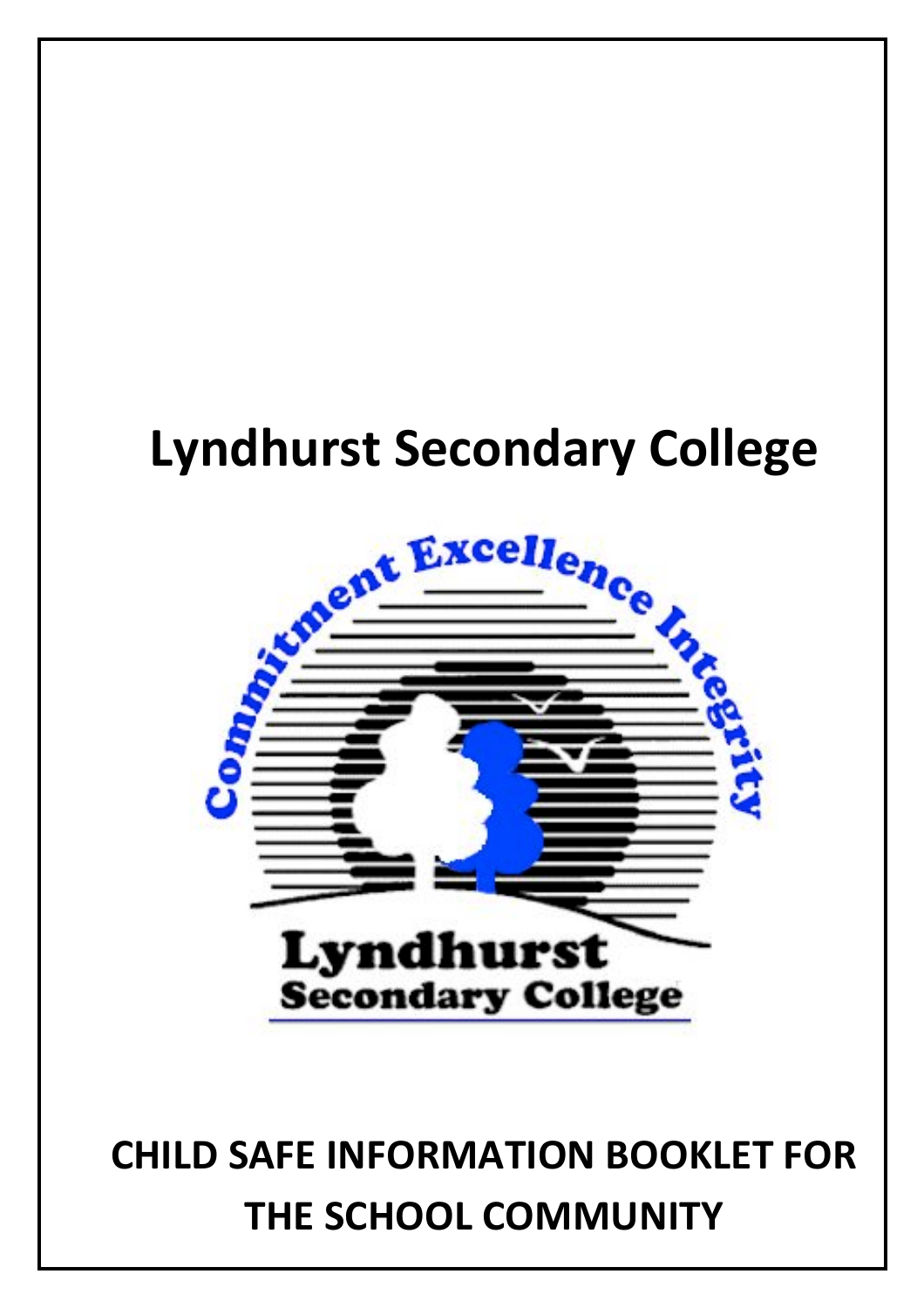## **Child Safety & Purpose**

Creating an environment where children are safe and child abuse is prevented is everyone's responsibility; it must be embedded into our thinking, attitudes and practices. Lyndhurst Secondary College champions child safety and has a zero tolerance of child abuse. In accordance with *Ministerial Order 870 – Child Safe Standards: Managing the risk of child abuse in schools, Lyndhurst Secondary College has adopted the* seven child safe standards:

- 1. Strategies to embed an organisational culture of child safety
- 2. A child safe policy or statement of commitment to child safety
- 3. A child safe code of conduct
- 4. Screening, supervision, training and other HR practices that reduce the risk of child abuse
- 5. Procedures for responding to and reporting suspected child abuse
- 6. Strategies to identify and reduce or remove risks of child abuse
- 7. Strategies to promote child participation and empowerment

Lyndhurst Secondary College is committed to creating a respectful and inclusive school community where all members feel respected, safe and valued. Lyndhurst SC is committed to gender equality and the prevention of gender-based violence.

At Lyndhurst Secondary College it is the responsibility of all personnel performing child-connected work, to understand the importance of the role they play individually and collectively, in ensuring the wellbeing and safety of all children and young people. This is at the forefront of all they do and every decision they make. This policy therefore applies to all school personnel; including staff, volunteers, visitors and contracted service providers working within the school.

#### **Reportable Conduct Scheme**

Lyndhurst Secondary College has a high level of responsibility for children and school personnel are required under the Reportable Conduct Scheme (RCS) to notify the principal or the Employee Conduct Branch of allegations that any member of the school community has engaged in 'reportable conduct' or 'misconduct' that may involve reportable conduct. School personnel are not required to contact the Commission for Children and Young People directly.

There is an allegation of reportable conduct where a person has a reasonable belief that there has been:

- A sexual offence, sexual misconduct or physical violence committed against, with or in the presence of a child;
- Behaviour causing significant emotional or psychological harm to a child;
- Significant neglect of a child (see below); or
- 'Misconduct' involving any of the above

The scope of 'reportable conduct' is wide and includes:

• Allegations of reportable conduct or misconduct that may involve reportable conduct include information about something that is alleged to have occurred outside the course of the person's employment or engagement with Lyndhurst SC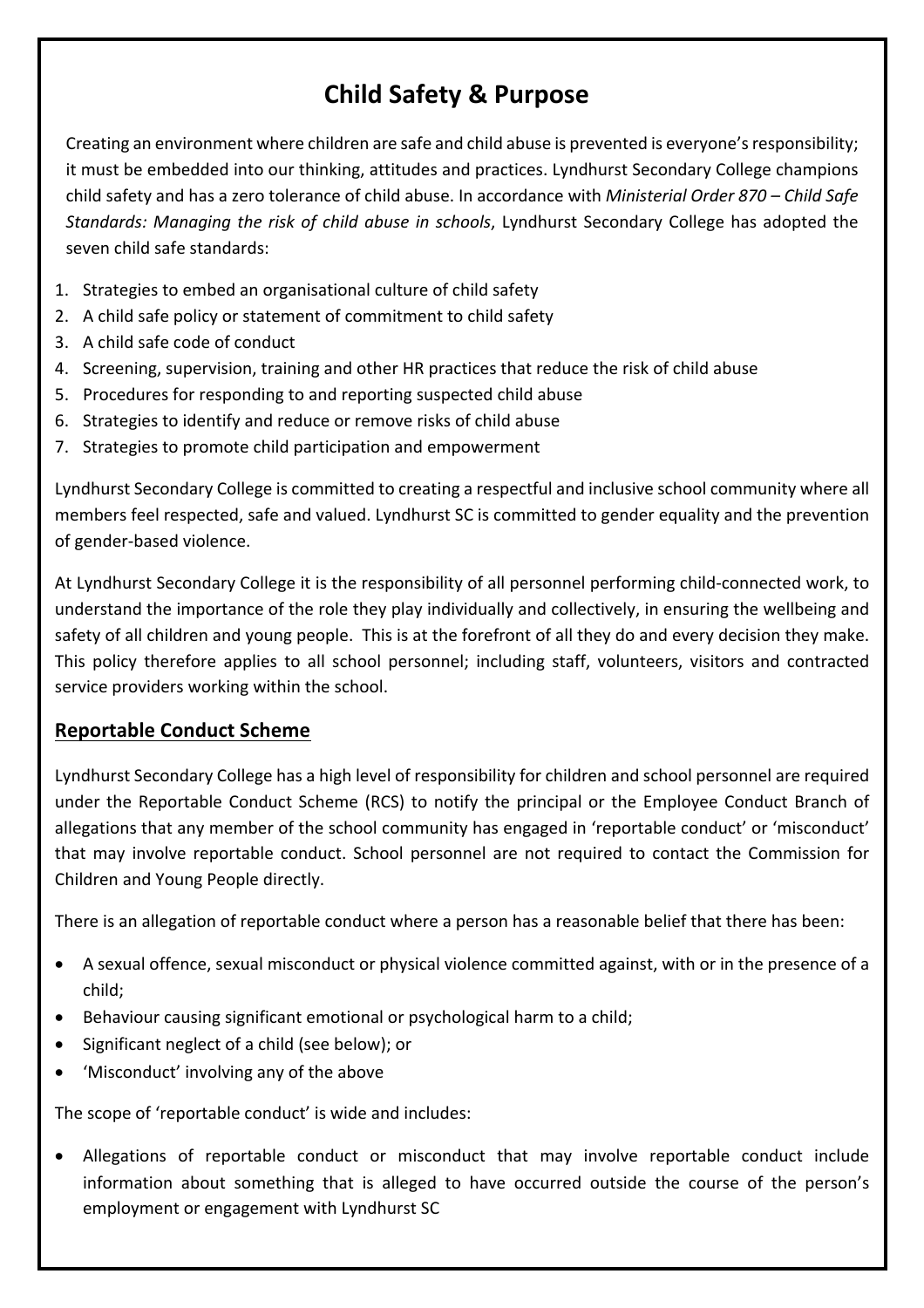• Sexual offences, sexual misconduct or physical violence committed in the presence of a child (which may include family violence committed by a school staff member in front of their own child)

If you form a reasonable belief that school personnel has engaged in reportable conduct or misconduct that may involve reportable conduct, you must contact the College principal or the Employee Conduct Branch.

The College principal is required to investigate the allegation as soon as practicable, notify the Employee Conduct Branch in writing within 3 business days and provide an update within 30 business days.

The Employee Conduct Branch will then make a report to the Commission for Children and Young People.

Disclosures made in good faith under the Reportable Conduct Scheme do not amount to unprofessional conduct or a breach of professional ethics.

#### **Neglect by school personnel**

Under the Reportable Conduct Scheme, a principal must notify the Employee Conduct Brach if school personnel engage in neglectful conduct that is 'significant.' This covers significant neglect that occurs within and outside of the school environment.

Examples of significant (medium) or serious (high) neglect include:

- A first aid officer fails to examine or treat a child's bleeding cuts and bruises from falling over at school
- A teacher is overheard saying that he frequently gets his 6 year old child to look after his 12 month old when he goes out for drinks after work

#### **Information Sharing**

The purpose of information sharing under the following frameworks is to improve outcomes for young people and their families. These frameworks apply in addition to the Child Safe Standards and Mandatory Reporting obligations.

Lyndhurst Secondary College will become an authorized information sharing entity under the Child Information Sharing Scheme and the Family Violence Information Sharing Scheme in April 2021. These schemes fall under the Multi Agency Risk Assessment and Management (MARAM) framework.

All requests for sharing information must be received in writing by an Authorised Sharing officer. All members of the student wellbeing team at Lyndhurst Secondary College are Authorised Sharing officers. The following details will be required and recorded by these officers.

- 1. Purpose of the information sharing request
- 2. Which scheme the information is being shared under
- 3. How the request meets the requirements for sharing
- 4. Date, contact details, and what information was shared

If any information sharing request is refused, our College is require to communicate this in writing.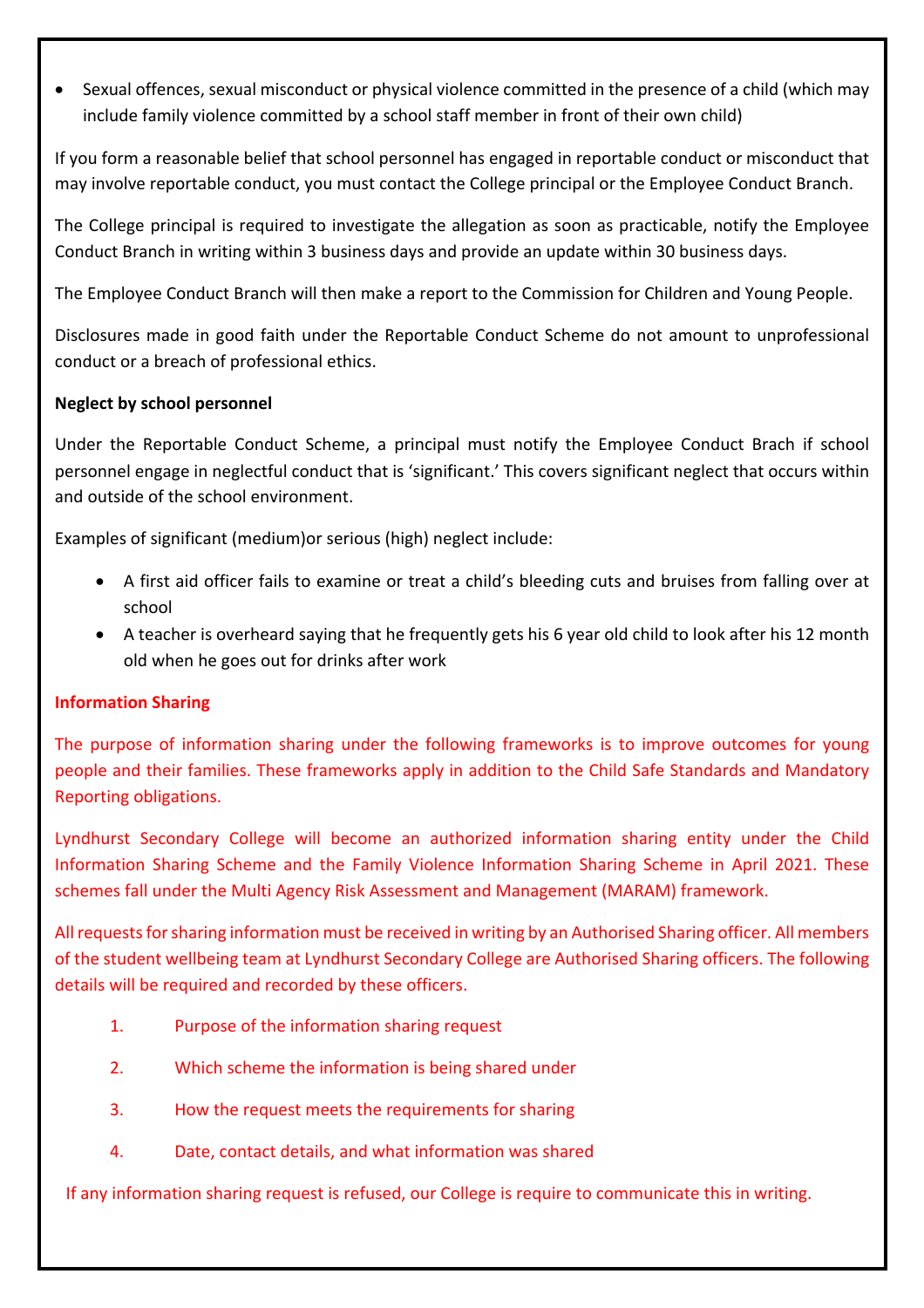#### **Child Information Sharing Scheme (CISS)**

CISS enables information to be shared by prescribed information sharing entities, to promote the wellbeing or safety of children. Consent is not required to share or request information relevant to the safety of a child, but should take into account the views and wishes of those involved when it is safe, reasonable and appropriate to do so.

The three-part threshold test must be met in order for information to be shared

- 1. Share for the purpose of promoting the wellbeing or safety of children.
- 2. Share to inform an action
- 3. Do not share excluded information

#### **Family Violence Information Sharing Scheme (FVISS)**

Enables information to be shared between information sharing entities and risk assessment entities to assess and manage family violence risk.

There are three requirements for sharing:

- 1. To assess or protect from family violence risk.
- 2. Applicable consent requirements are met (see below)
- 3. The information is not excluded information.

Consent is not required to:

- 1. assess or manage family violence risk to a child
- 2. lessen or prevent a serious threat to life, health, safety or welfare
- 3. Share information about a perpetrator or alleged perpetrator

but should take into account the views and wishes of the child and non-perpetrating parent when it is safe, reasonable and appropriate to do so.

#### **Definitions**

**Child Safety** encompasses matters related to protecting all children from child abuse, managing the risk of child abuse, providing support to a child at risk of child abuse, and responding to incidents or allegations of child abuse.

**Child-connected work** means work authorised by the school governing authority and performed by an adult in a school environment while children are present or reasonably expected to be present. This includes direct contact and oral, written or electronic communication.

**School environment** means any physical or virtual place made available or authorised by the school governing authority for use by a child during or outside school hours, including: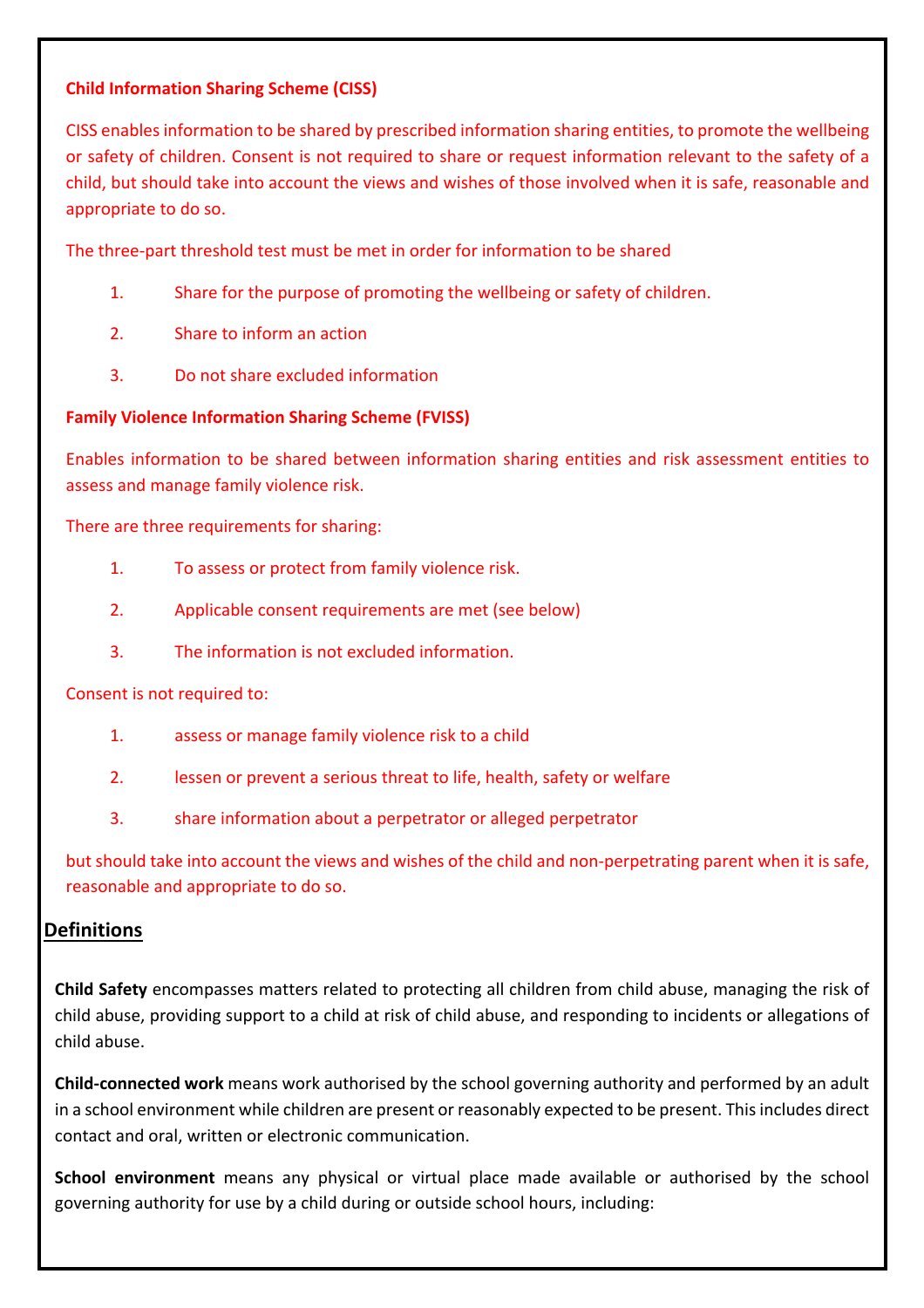- A campus of the school
- On-line environments (including email, intranet systems, social media and all forms of digital communication)
- Other locations provided by the school for a child's use (including locations used for school camps, sporting events, excursions, competitions and other events)

**Note:** The Reportable Conduct Scheme extends beyond the school environment to actions occurring outside the course of the person's employment.

## **STANDARD 1: STRATEGIES TO EMBED AN ORGANISATIONAL CULTURE OF CHILD SAFETY**

Lyndhurst Secondary College will ensure that it develops and maintains an organisational culture that protects child safety. Child Safe leaders with appropriate training and support will be appointed.

#### **Child Safe leaders will:**

- Ensure the Child Safe policy and Child Safe Code of Conduct are implemented and annually reviewed
- Develop other Child Safe strategies in consultation with the school community and provide regular information about these strategies to the school community including students via Compass, newsletters, welcome letters, posters, fliers and the college website
- Allocate roles and responsibilities for achieving the strategies and communicate the strategies to the school community and embed an organisational culture of child safety
- Ensure that all school personnel are aware of their role in recognising to and responding to child abuse and receive regular refresher training regarding their reporting obligations and requirements
- Ensure effective processes for reporting suspected child abuse are in place
- Have child safety as a standing item at Principal class/wellbeing meetings

#### All personnel performing child-connected work will:

- Contribute to an environment where child safety is discussed and any concerns about child safety can be raised
- Communicate that they have zero tolerance of child abuse
- Build responsibility for promoting the safety, participation and empowerment of all children, including those with a disability and those from culturally or linguistically diverse or Indigenous backgrounds.

#### **STANDARD 2: A CHILD SAFE POLICY**

Lyndhurst Secondary College champions child safety and has a zero tolerance of child abuse.

Lyndhurst Secondary College has created this Child Safe policy summarising the implementation of the Child Safe Standards. 

This policy will be reviewed every two years or more often as required. This review will incorporate feedback from students, families, staff and the school council, to ensure continuous improvement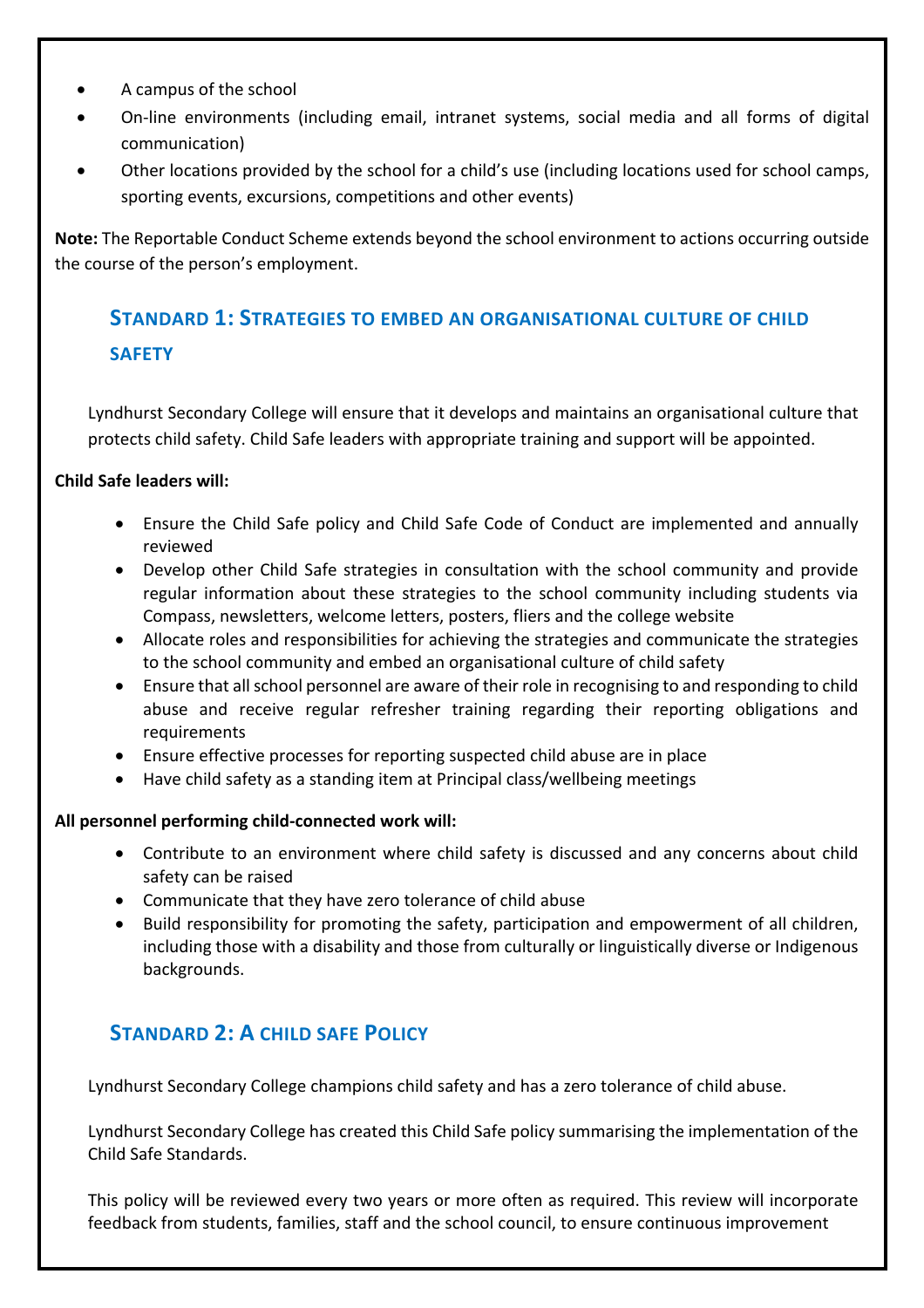### **STANDARD 3: CODE OF CONDUCT**

Lyndhurst Secondary College has created a Code of Conduct that applies to all personnel performing child-connected work. This Code of Conduct was developed in consultation with the College community and endorsed by School Council. It aims to protect children, ensure members of the school community have a clear understanding of acceptable behaviours in their interaction of children and reduce opportunity for child abuse or harm.

- All staff, including CRTs, volunteers and contractors are required to sign the Code of Conduct upon recruitment and then annually.
- The Code of Conduct will be prominently displayed on the College website, in the staff room and in the visitors book located at reception.
- The Code of Conduct will be reviewed every two years, incorporating feedback from students, families, staff and the school council, to ensure continuous improvement.

## **STANDARD 4: SCREENING, SUPERVISION, TRAINING AND OTHER HUMAN RESOURCE PRACTICES THAT REDUCE THE RISK OF CHILD ABUSE BY NEW AND EXISTING PERSONNEL**

Lyndhurst SC will ensure that newly recruited and existing staff and volunteers understand the importance of child safety, are aware of current policies, procedures and are trained to minimise the risk of child abuse.

These protocols will assist our College to identify the most suitable persons to work with children but will also act as a screening tool to deter unsuitable persons from applying or being appointed (paid / voluntary) basis.

In order to meet these obligations, Lyndhurst SC commits to undertaking the following actions:

- Advertising of employment positions on Recruitment On-line will include reference to our Child Safe Standards and Code of Conduct and the job occupant's requirements, duties and responsibilities regarding child safety
- All employment positions will include probation periods that assist the college in determining a job occupant's suitability for the role and for child connected work
- New personnel will receive induction into the College's policies, codes and practices governing child safety and child connected work
- All personnel will maintain current Working with Children Checks and photocopies are kept on file
- Teaching staff will maintain current VIT registration. Lyndhurst SC will liaise with VIT on any staff identified as not having registration by the required period.
- Ongoing assessment will occur to ensure a job occupant's continuing suitability for child connected work

#### Important areas that the College will take into consideration when recruiting new personnel:

Relevant and verifiable experience in working safely with a diversity of children.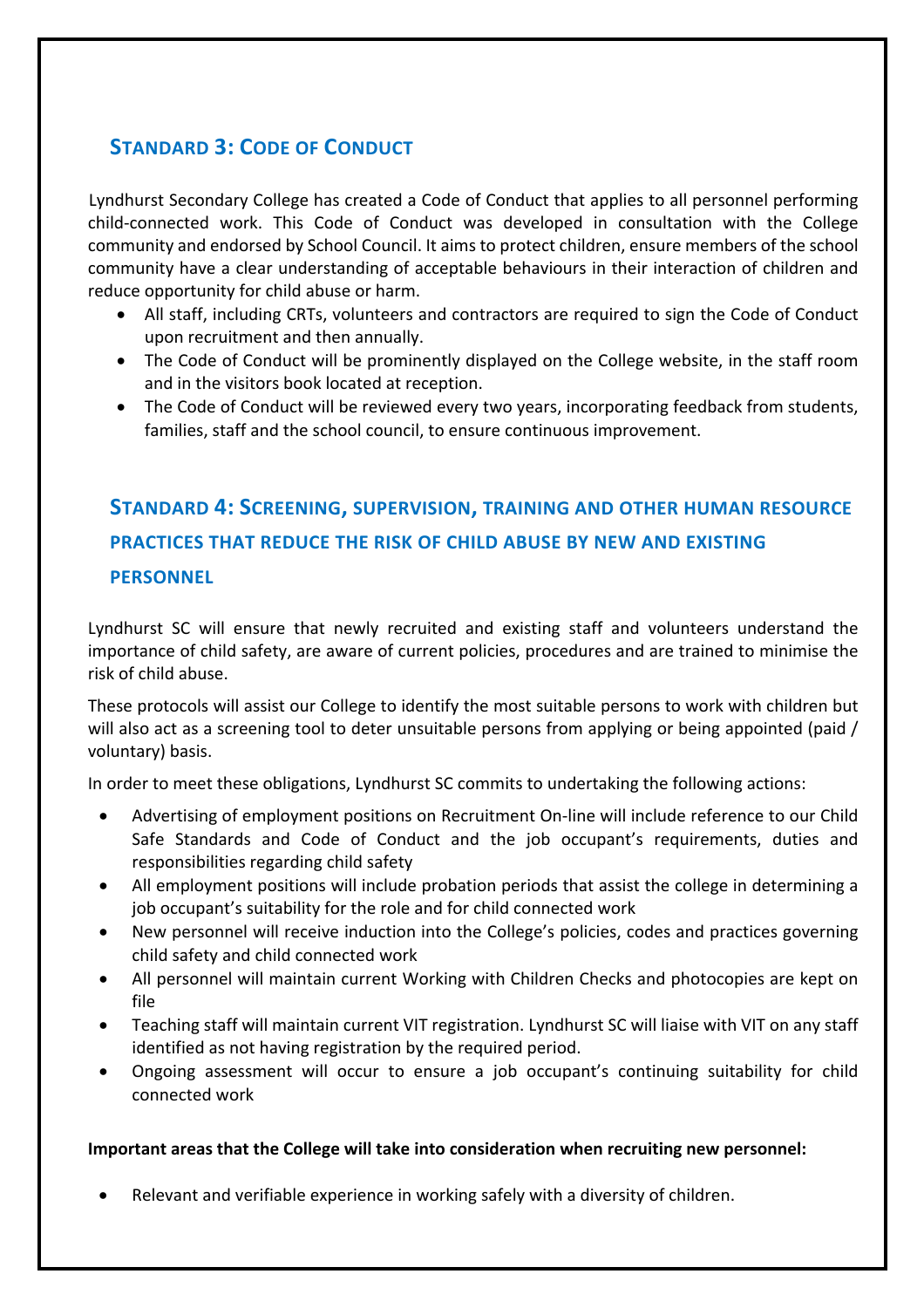- A fair and transparent interview that includes reference to the Child Safe Standards and the job occupant's role in ensuring child safety
- Responses from referees including in relation to the applicant's suitability for child connected work
- Proof of identity and all relevant professional qualifications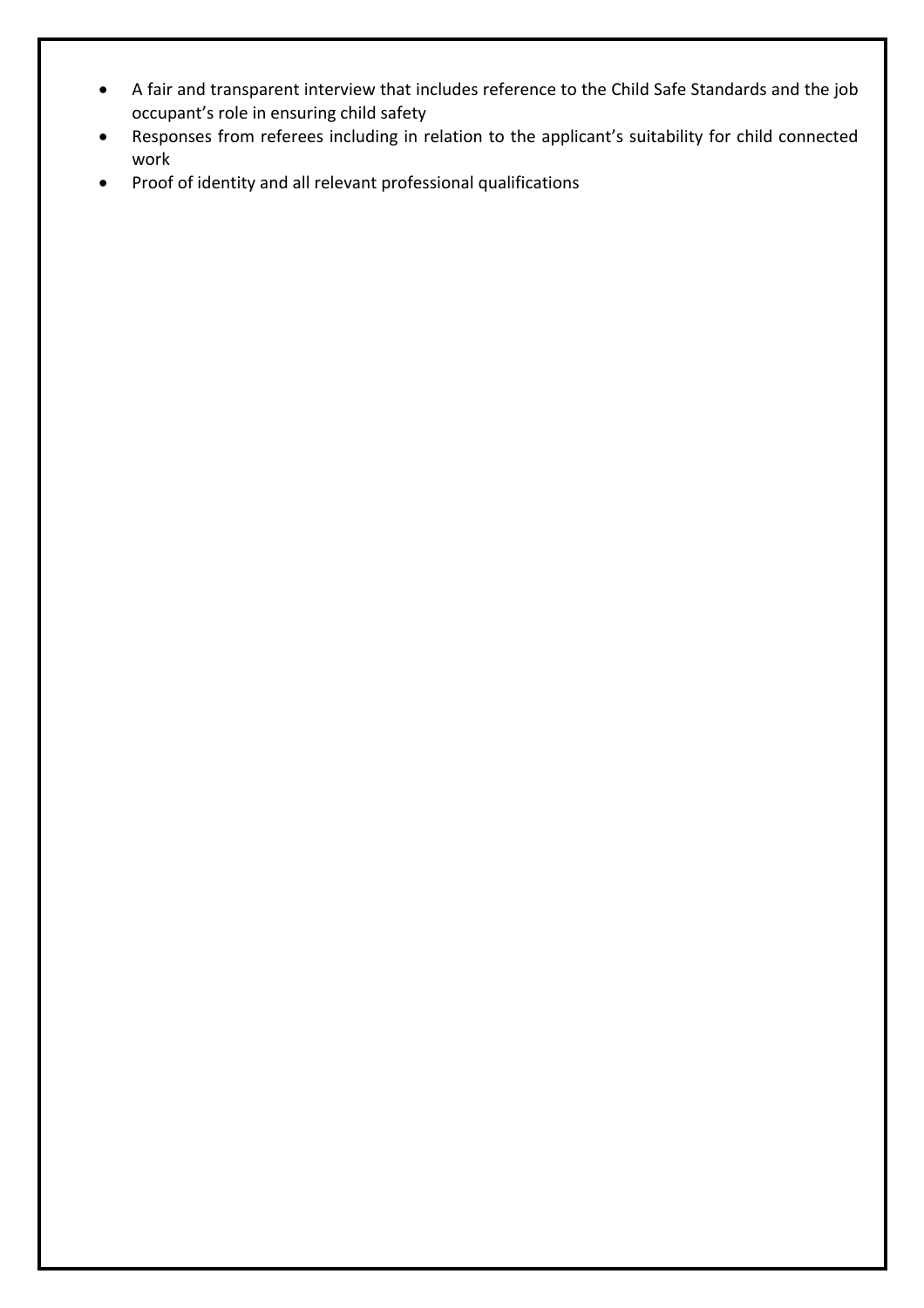## **STANDARD 5: PROCESSES FOR RESPONDING TO & REPORTING SUSPECTED CHILD ABUSE**

Lyndhurst SC has an organisational duty of care to take reasonable precautions to prevent the abuse of a child by an individual associated with the organisation, while the child is under their supervision or authority.

Additionally, all members of the Lyndhurst SC community have a duty to take reasonable steps to protect children under their care and supervision from harm that is reasonably foreseeable. Any suspicions that a child has been or may be in danger of being abused must be taken seriously.

#### **Identifying signs of child abuse**

At Lyndhurst SC, all members of the school community must act to immediately report a concern or suspicion of child abuse to a member of the wellbeing team or principal class.

Child abuse may include physical abuse, sexual abuse or sexual assault, family violence, grooming, emotional abuse and neglect. See below for further information.

School personnel must immediately report sexual harassment, unwanted sexual behaviour towards a student by another student or sexual relationships where students are more than 2 years apart in age. These behaviours may be classified as student-to-student sexual offending.

School personnel must also report other concerns about a child's wellbeing to the wellbeing team or principal class, even if they do not constitute child abuse. This includes:

- Homelessness
- Risk of harm to an unborn child
- Self-harm or suicidal ideation
- Parenting problems that are significantly impacting a child's care or development
- Pressure due to a family member's physical or mental illness, disability or substance use
- Extreme risk-taking behaviour with potentially severe consequences
	- $\circ$  Significant substance use
	- $\circ$  Unsafe sexual activity including sex work
	- $\circ$  Violent or dangerous peer group activity

Physical abuse consists of any non-accidental infliction of physical violence on a child.

**Sexual abuse** occurs when a person uses power or authority over a child to involve them in sexual activity. This may include non-contact offences such as sending explicit messages to a child or displaying pornography to a child.

**Family violence** occurs when a person engages in behaviour towards a family member that is: physically, sexually, psychologically, financially or emotionally abusive; is threatening or coercive; or in any other way controls or dominates the family member and causes them to feel fear for themselves or another person. Family violence also includes behaviour that causes a child to hear or witness, or otherwise be exposed to the effects of, any of these behaviours.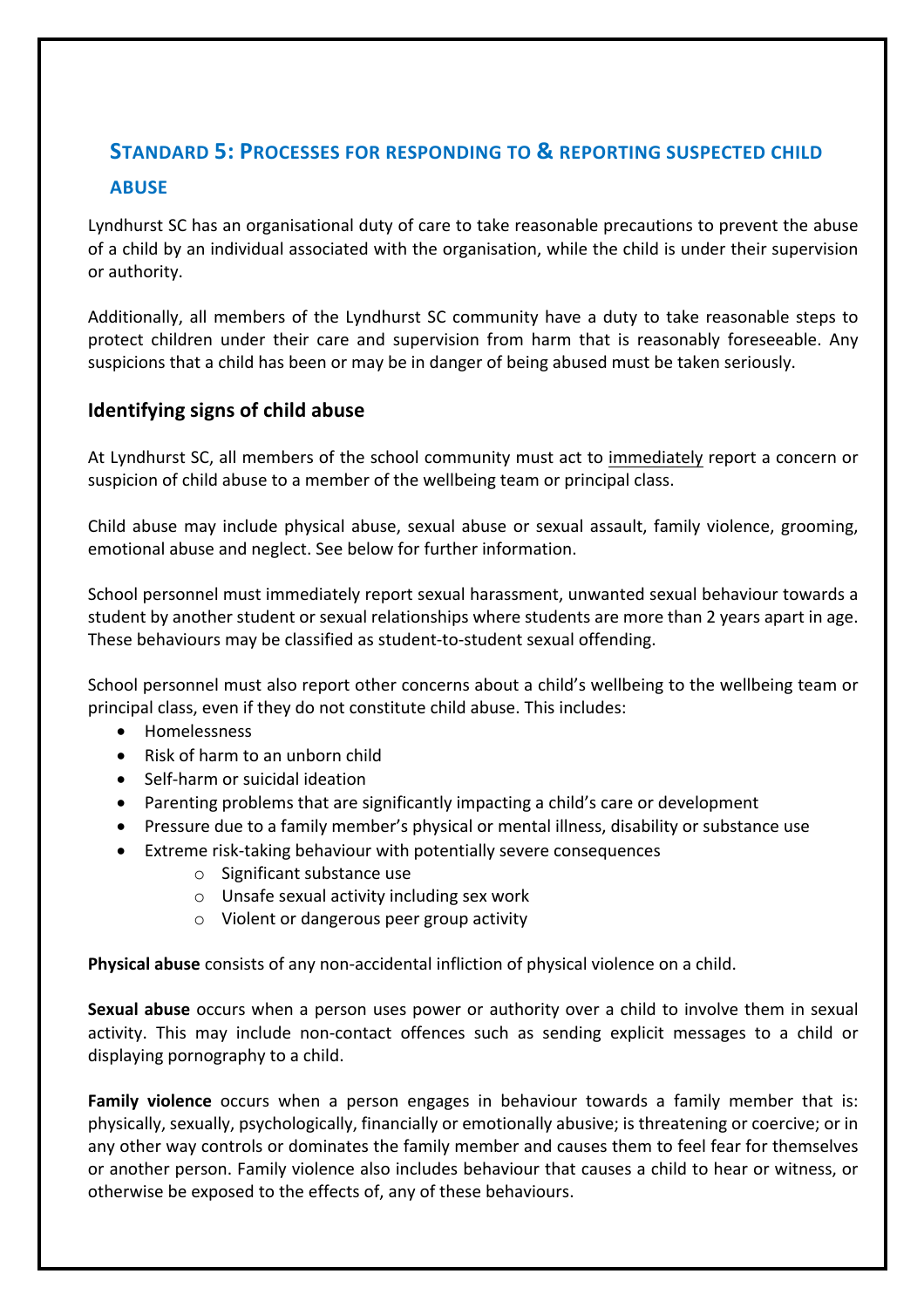Grooming occurs when an adult engages in predatory conduct to prepare a child for sexual abuse at a later time.

**Emotional abuse** occurs when a child is repeatedly rejected, isolated or frightened by threats. It also includes hostility, derogatory name-calling and put-downs, and persistent coldness from a person.

**Neglect** consists of a failure to provide the child with an adequate standard of nutrition, medical care, clothing, shelter or supervision.

#### **Breaches of duty of care**

School staff that fail to report child abuse or student-to-student-sexual offending will face disciplinary action. Failure to report or take action in relation to suspected child sexual abuse can now constitute a criminal offence. This includes the following offences:

#### **Failure to Disclose**

This offence applies to all adults (not just professionals who work with children) who form a reasonable belief that another adult may have committed a sexual offence against a child under 16 years of age and fail to report this information to Victoria Police.

#### **Failure to Protect**

This offence applies to people in positions of authority who know of a substantial risk that a child under the age of 16, under the care, supervision or authority of the organisation will become a victim of a sexual offence committed by an adult associated with the organisation AND negligently fails to remove or reduce the risk of harm.

#### **Responding to Incidents, Disclosures and Suspicions of Child Abuse**

#### **Taking Action:**

- Staff must report child abuse or student-to-student sexual offending if they form a suspicion or reasonable belief, even if they are unsure and have not directly observed child abuse. Staff must report child abuse or student-to-student sexual offending even if another staff member is aware of the information and does not believe a report is required.
- Lyndhurst will follow the four critical actions for schools as soon as they witness an incident, receive a disclosure or form a reasonable belief that a child has, or is at risk of being abused.

#### ACTION 1: RESPONDING TO AN EMERGENCY (If there is no risk of immediate harm go to ACTION 2)

If a child is at immediate risk of harm, ensure their safety by:

- Separating alleged victims and others involved
- Administering first aid
- Calling 000 for urgent medical and/or police assistance to respond to immediate health or safety concerns
- Report to a member of the wellbeing team or principal class

#### **ACTION 2: REPORTING TO AUTHORITIES**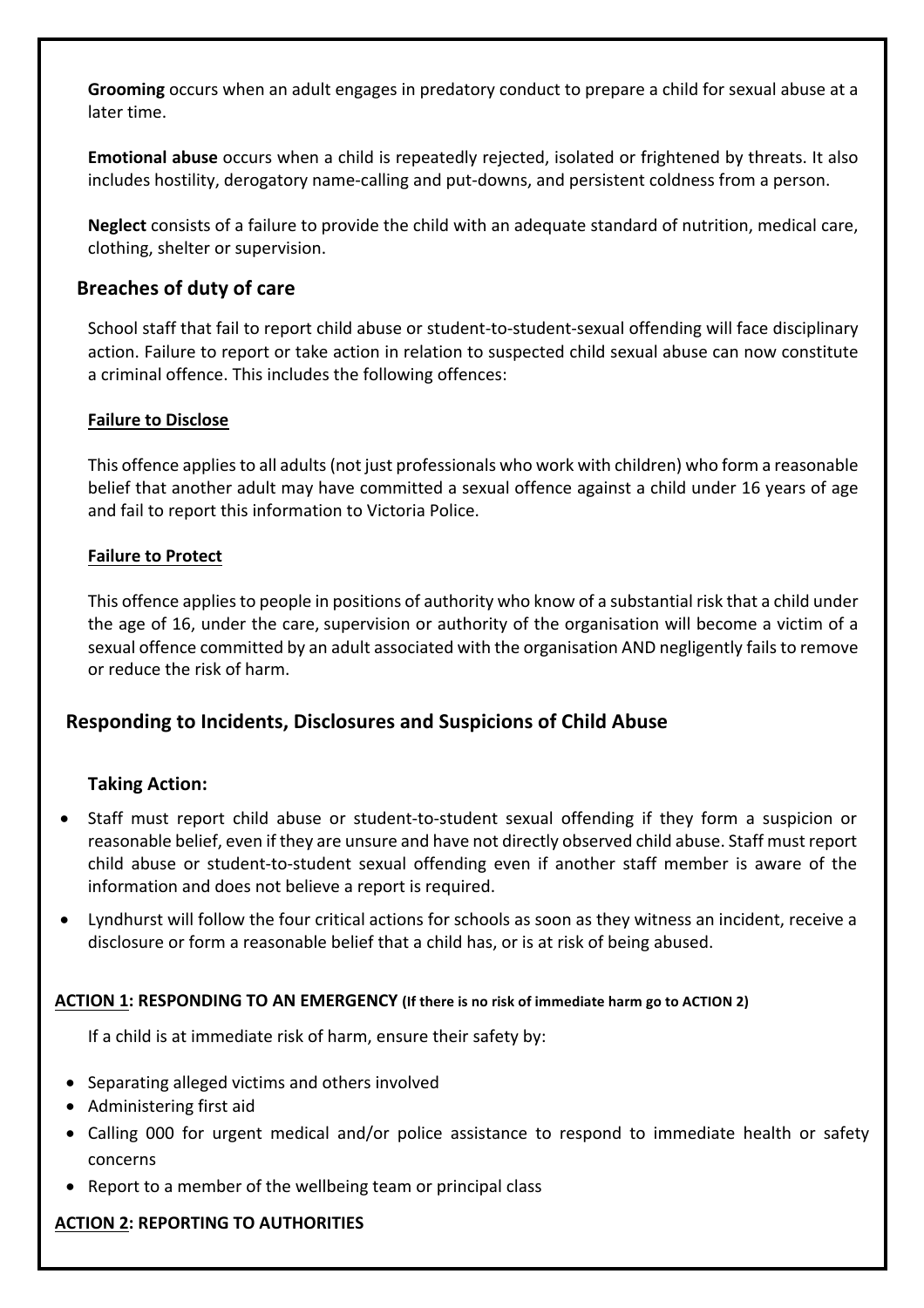All incidents of child safety must be reported to the wellbeing team or a member of principal class.

All incidents, suspicions and disclosures of child abuse must be reported to:

- DHHS Child Protection and/or Victoria Police
- DET Incident Support and Operation Centre
- Principal class

All incidents, suspicions or disclosures of student-to-student sexual offending must be reported to:

- Victoria Police and/or DHHS Child Protection
- DET Incident Support and Operation Centre
- Student Incident and Recovery Unit (SIRU)
- Principal class

If the source of suspected abuse is from within the school community, the incident must be reported to:

- Victoria Police
- DHHS Child Protection if necessary
- Employee Conduct Branch
- DET Incident Support and Operation Centre
- Principal Class

If the affected student is Koorie, the regional Koorie Education Support Officer must be notified.

- If the affected student is an International student, the International Education Division must be notified.
- If the affected student is a former student but is still of school age, the 4 critical actions for schools must still be followed.
- If the affected student is over 17 years of age, the four critical actions for schools should still be followed.

#### **ACTION 3: CONTACTING PARENTS/CARERS**

DHHS Child Protection or Victoria Police will advise Lyndhurst staff members what information can be shared with parents and carers. Parents and carers **must not** be contacted until DHHS Child Protection or Victoria Police advise it is appropriate to do so, as this may interfere with their investigation and/or increase the risk to the child.

#### **ACTION 4: PROVIDING ONGOING SUPPORT**

Lyndhurst SC will provide ongoing support for children impacted by abuse and student-to-student sexual offending. This may include:

- $\bullet$  A student support plan
- Formation of a student support group
- Wellbeing support and referral
- External referrals

These 4 critical actions must be followed every time staff become aware of a further instance of risk or abuse. 

#### **Documentation**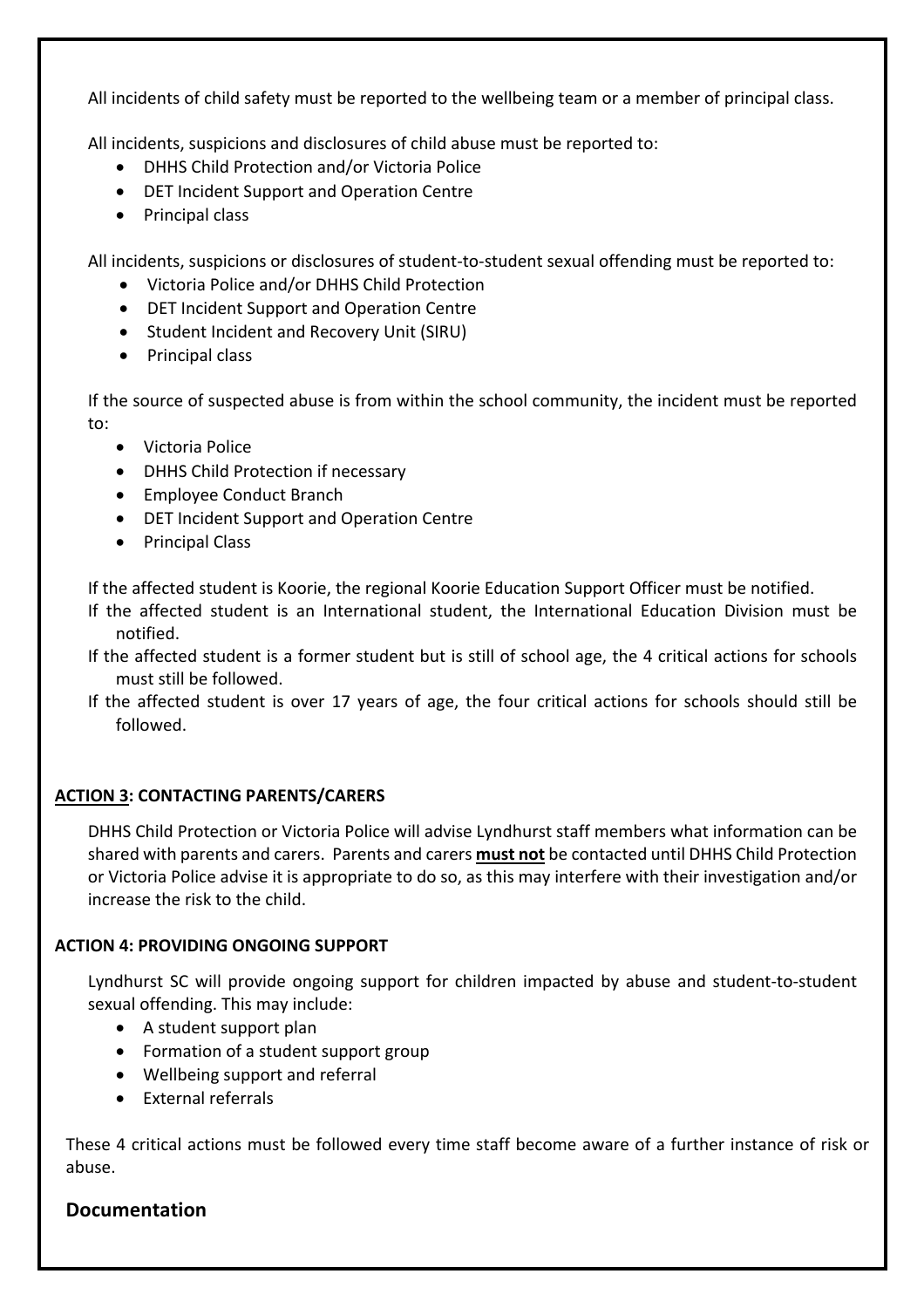Staff are required to take clear and comprehensive notes on all actions taken in response to child safety.

Where multiple staff are involved in responding to the incident, staff must document all actions taken in a central incident log. A key contact person will be nominated to lead the response.

All actions taken in regard to suspected child abuse must be documented in the modified PROTECT Responding to Suspected Child Abuse template by wellbeing staff.

All actions taken in regard to suspected student-to-student sexual offending must be documented in the modified PROTECT Responding to Suspected Student Offending template by wellbeing staff.

4-6 weeks after the incident, a review process must be undertaken by the key contact.

### **STANDARD 6: STRATEGIES TO IDENTIFY AND REDUCE OR REMOVE RISKS OF CHILD ABUSE**

Lyndhurst SC is committed to proactively and systematically identifying and assessing risks to student safety across our entire school environment including work experience and structured work-based placements and reducing or eliminating (where possible) all potential sources of harm. We will document, implement, monitor and periodically review our risk management strategies for child safety and ensure that the strategies change as needed as new risks arise. All risks to child safety will be listed on our Risk Register and reviewed annually.

## **STANDARD 7: STRATEGIES TO PROMOTE CHILD EMPOWERMENT AND**

#### **PARTICIPATION**

Lyndhurst SC acknowledges within our statement of commitment that it is our moral and legal responsibility to create a nurturing school environment where children and young people are respected, their voices are heard and they are safe and feel safe. All children, regardless of their gender, race, religious beliefs, age disability, sexual orientation, or family or social background, have equal rights to protection from abuse.

Within this context it is vitally important that Lyndhurst staff promote the participation and empowerment of all children. When children have an environment in which they feel safe, respected and comfortable, they are more likely to speak on issues of safety and wellbeing.

#### **Lyndhurst SC will:**

- Have clear standards of behaviour in place for students attending Lyndhurst SC (SWPBS) developed in consultations with students that are widely promoted throughout the College community
- Continually build upon the opportunities and avenues for participation and empowerment of all children within the College
- Have a student engagement policy
- Liaising with student groups within the College to establish standards of care, their rights, how to raise concerns, consulting mechanisms and the various manners that they can have a voice in this area as student leaders / student mentors.
- Celebrating diversity
- Adopt a whole school approach to promoting respectful relationships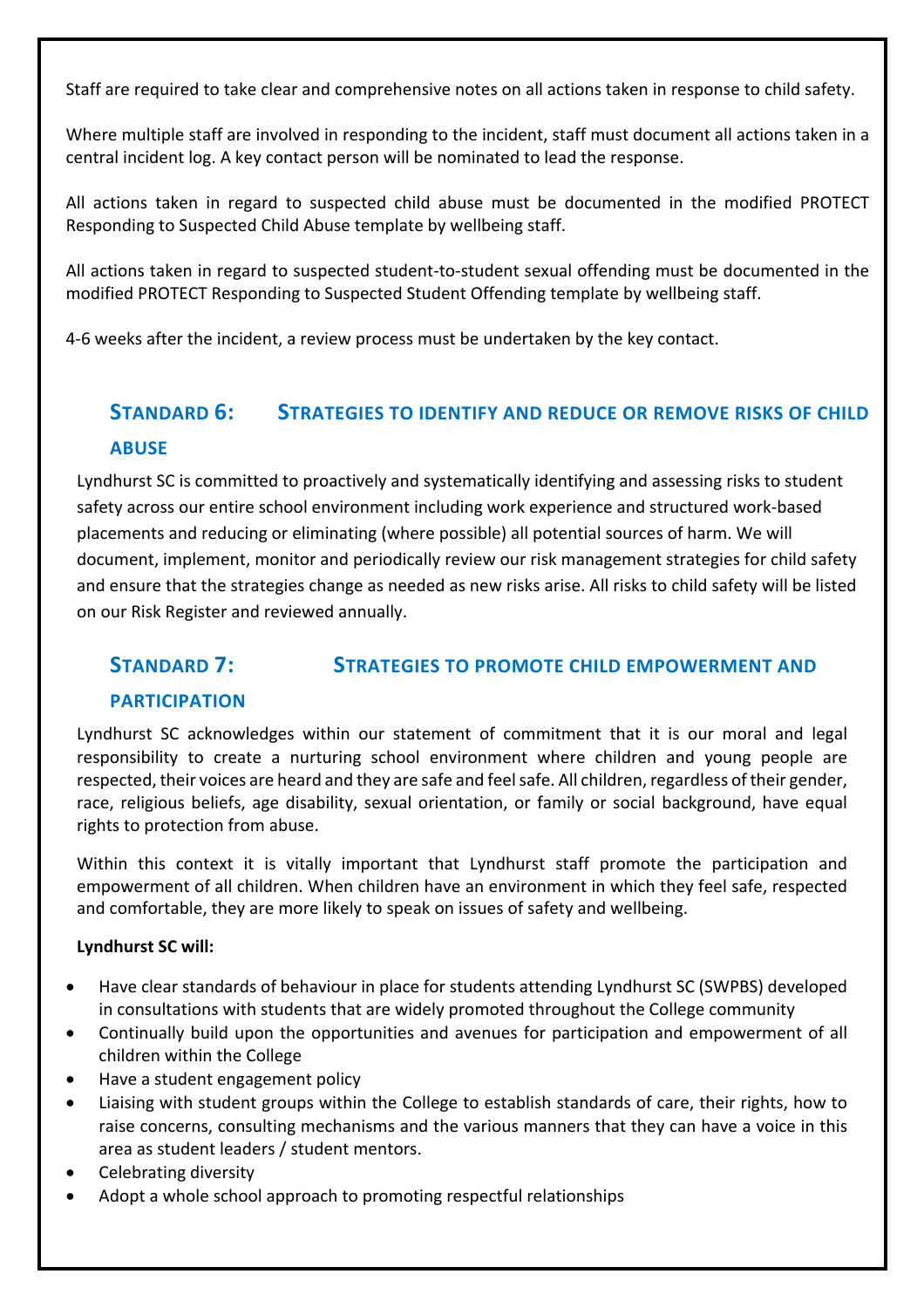- Processes in place to ensure all staff complete professional learning on Child Safe standards, respectful relationships and mandatory reporting
- Communicate regularly with parents/carers in relation to their child's learning around rights, resilience and respectful relationships and sexuality

In meeting our obligations under Child Safe Standard 7, Lyndhurst SC will institute appropriate curriculum providing students with education on:

- Child abuse, sexual assault and violence
- Rights, Resilience and Respectful Relationships
- Health information including sexuality education (Safe Landing) and mental health
- School wide positive behaviour support (SWPBS)

**Person/group responsible for policy review** Child Safety Officers **Review Cycle Every two years Review Cycle** 

**Key stakeholders affected** School Community Last reviewed: December 2020

#### Please refer to the following for further information:

https://www.education.vic.gov.au/about/programs/health/protect/Pages/default.aspx

Lyndhurst Secondary College Child Safe Code of Conduct Lyndhurst Secondary College Mandatory Reporting Policy and Procedures